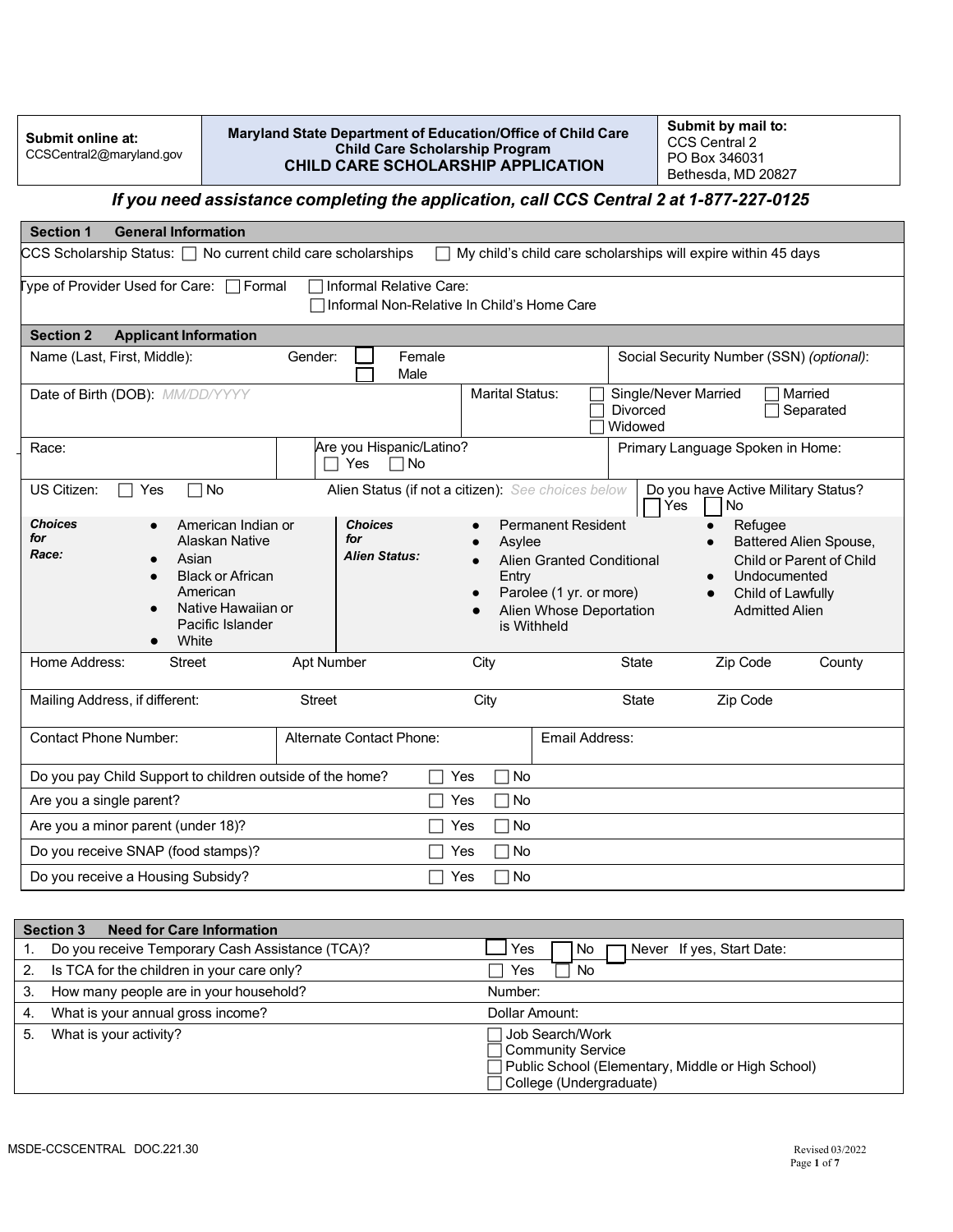| Do you have assets of one million dollars?<br>6.<br>No<br>Yes                                                                                                              |                          |  |  |  |  |  |
|----------------------------------------------------------------------------------------------------------------------------------------------------------------------------|--------------------------|--|--|--|--|--|
| 7. Which of the below describes your family's current living or housing situation?<br>Check all that apply                                                                 |                          |  |  |  |  |  |
| Do you lack a fixed, regular, and adequate nighttime residence?<br>a)                                                                                                      | $\Box$ Yes $\Box$ No     |  |  |  |  |  |
| Are you sharing the housing of other persons due to loss of housing, economic hardship, or a similar<br>b)<br>reason (sometimes referred to as doubled-up)?                | $\sqcap$ Yes $\sqcap$ No |  |  |  |  |  |
| Are you living in motels, hotels, trailer parks, or camping grounds due to lack of alternative adequate<br>C)<br>accommodations?                                           | $\sqcap$ Yes $\sqcap$ No |  |  |  |  |  |
| Are you living in emergency or transitional shelters?<br>d)                                                                                                                | $\Box$ Yes $\Box$ No     |  |  |  |  |  |
| Are you caring for a child abandoned in hospitals or awaiting foster care placement?<br>e)                                                                                 | $\sqcap$ Yes $\sqcap$ No |  |  |  |  |  |
| Is your primary nighttime residence that is a public or private place not designed for, or ordinarily used<br>f)<br>as, a regular sleeping accommodation for human beings? | $\sqcap$ Yes $\sqcap$ No |  |  |  |  |  |
| Are you living in cars, parks, public spaces, abandoned buildings, substandard housing, bus or train<br>g)<br>stations, or similar settings?                               | $\sqcap$ Yes $\sqcap$ No |  |  |  |  |  |
| Are you and your children migratory?<br>h)                                                                                                                                 | $\sqcap$ Yes $\sqcap$ No |  |  |  |  |  |
| None of the above<br>i)                                                                                                                                                    | $\sqcap$ Yes $\sqcap$ No |  |  |  |  |  |
| 8. Are you responsible for any children with a disability?<br><b>INo</b><br>Yes                                                                                            |                          |  |  |  |  |  |
| 9.<br>Do you want Child Care Assistance for a child that is not your<br>No<br>Yes<br>child by birth or marriage, but is related to you and lives in your<br>home?          |                          |  |  |  |  |  |
| 10. How many children that are not yours by birth or marriage, are you caring for (relative)? See the above question                                                       | Number:                  |  |  |  |  |  |
| 11. Are you or anyone in your household receiving Supplemental<br><b>No</b><br>Yes<br>Security Income (SSI)?                                                               |                          |  |  |  |  |  |

|   | <b>Child Information</b><br><b>Section 4</b>                                                  |                                                |                                                                          |                                                          |                                                       |                       |  |  |
|---|-----------------------------------------------------------------------------------------------|------------------------------------------------|--------------------------------------------------------------------------|----------------------------------------------------------|-------------------------------------------------------|-----------------------|--|--|
|   | Name (Last, First, Middle):                                                                   | Gender:                                        | Date of Birth (DOB):                                                     |                                                          |                                                       | SSN (optional):       |  |  |
|   |                                                                                               | Female                                         | $\sqcap$ Male                                                            |                                                          |                                                       |                       |  |  |
|   | Are you Hispanic/Latino?<br>Race:                                                             |                                                | US Citizen:                                                              |                                                          | Alien Status (if not a citizen):                      |                       |  |  |
|   | Yes                                                                                           | 1 No                                           | See choices below<br>1No<br>Yes                                          |                                                          |                                                       |                       |  |  |
|   | <b>Choices</b><br>American Indian or<br>for<br>Alaskan Native<br>Race:<br>Asian               | <b>Choices</b><br>for<br><b>Alien Status:</b>  | <b>Permanent Resident</b><br>$\bullet$<br>Asylee<br><b>Alien Granted</b> | Refugee<br>Battered Alien Spouse,<br>Child, or Parent of |                                                       |                       |  |  |
|   | <b>Black or African</b>                                                                       |                                                |                                                                          | <b>Conditional Entry</b>                                 |                                                       | Child                 |  |  |
| С | American                                                                                      |                                                |                                                                          | Parolee (1 yr. or more)                                  | $\bullet$                                             | Undocumented          |  |  |
| н | Native Hawaiian or                                                                            |                                                |                                                                          | Alien Whose                                              |                                                       | Child of Lawfully     |  |  |
|   | Pacific Islander                                                                              |                                                |                                                                          | Deportation is Withheld                                  |                                                       | <b>Admitted Alien</b> |  |  |
|   | White                                                                                         |                                                |                                                                          |                                                          |                                                       |                       |  |  |
| D | Is this child receiving Supplemental Security Income (SSI)?<br>1.                             |                                                | Yes<br>П                                                                 | No                                                       |                                                       |                       |  |  |
| 1 | What is the child's relationship to you?<br>2.                                                |                                                |                                                                          |                                                          |                                                       |                       |  |  |
|   | Does this child have a disability?<br>3.                                                      | <b>No</b><br>Yes                               |                                                                          |                                                          |                                                       |                       |  |  |
|   | Does this child receive benefits from Social Security?<br>4.                                  | Yes                                            | <b>No</b>                                                                |                                                          |                                                       |                       |  |  |
|   | 5.<br>Have you applied for child support for this child?                                      | Yes                                            | No                                                                       | If no, please see instructions on page 6.                |                                                       |                       |  |  |
|   | 6.<br>Do you receive child support for this child?                                            | $\sqcap$ Yes                                   | <b>No</b>                                                                |                                                          |                                                       |                       |  |  |
|   | What is the name of this child's absent parent(s)?<br>7.                                      |                                                |                                                                          |                                                          |                                                       |                       |  |  |
|   | Is this child in Head Start?<br>8.                                                            | ™o<br>TYes.<br>If yes, what is the start date? |                                                                          |                                                          |                                                       |                       |  |  |
|   | If using Informal Relative Care, what is the relationship of the provider to the child?<br>9. |                                                |                                                                          |                                                          |                                                       |                       |  |  |
|   | Name (Last, First, Middle):                                                                   | Gender:<br>∃Female                             | □ Male                                                                   | Date of Birth (DOB):                                     | SSN (optional):                                       |                       |  |  |
|   | Race: See choices above<br>Are you Hispanic/Latino?<br>$\Box$ Yes                             | <b>No</b>                                      | US Citizen:<br>Yes                                                       | <b>No</b>                                                | Alien Status (if not a citizen):<br>See choices above |                       |  |  |
| С | Is this child receiving Supplemental Security Income (SSI)?<br>$\mathbf{1}$ .                 |                                                | Yes                                                                      | <b>No</b>                                                |                                                       |                       |  |  |
| H | 2.<br>What is the child's relationship to you?                                                |                                                |                                                                          |                                                          |                                                       |                       |  |  |
|   | 3.<br>Does this child have a disability?                                                      |                                                | Yes                                                                      | No                                                       |                                                       |                       |  |  |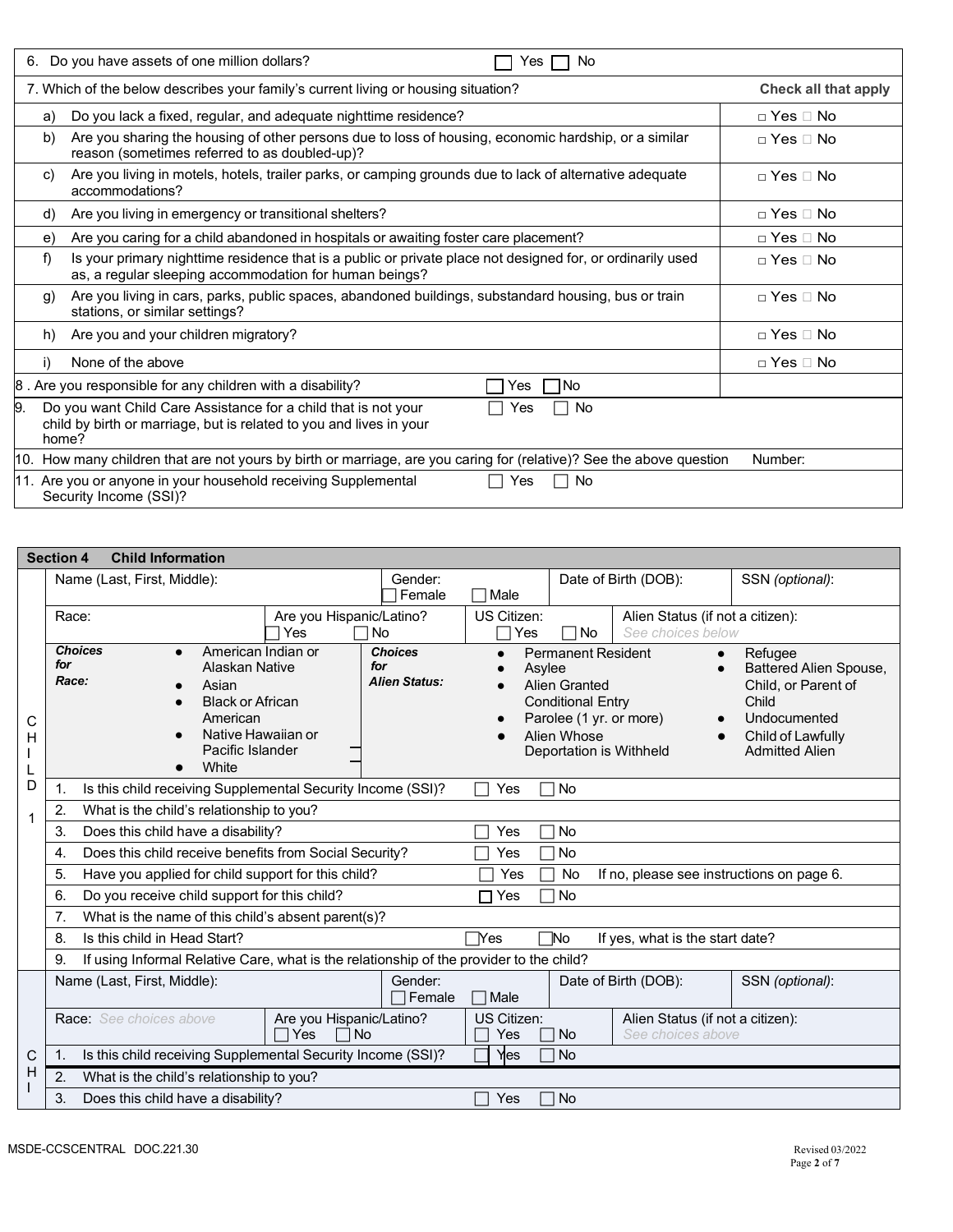|   | 4.                                                                                                            | Does this child receive benefits from Social Security?                                  |                                        |               |  | Yes                 | No          |                                                       |                 |
|---|---------------------------------------------------------------------------------------------------------------|-----------------------------------------------------------------------------------------|----------------------------------------|---------------|--|---------------------|-------------|-------------------------------------------------------|-----------------|
| D | 5.                                                                                                            | Have you applied for child support for this child?                                      |                                        |               |  | Yes                 | No          | If no, please see instructions on page 6.             |                 |
| 2 | 6.                                                                                                            | Do you receive child support for this child?                                            |                                        |               |  | Yes                 | No          |                                                       |                 |
|   | 7.                                                                                                            | What is the name of this child's absent parent(s)?                                      |                                        |               |  |                     |             |                                                       |                 |
|   | 8.                                                                                                            | Is this child in Head Start?                                                            |                                        |               |  | Yes                 | <b>No</b>   | If yes, what is the start date?                       |                 |
|   | 9.                                                                                                            | If using Informal Relative Care, what is the relationship of the provider to the child? |                                        |               |  |                     |             |                                                       |                 |
|   |                                                                                                               | Name (Last, First, Middle):                                                             |                                        | Gender:       |  |                     |             | Date of Birth (DOB):                                  | SSN (optional): |
|   |                                                                                                               |                                                                                         |                                        | Female        |  | $\sqcap$ Male       |             |                                                       |                 |
|   |                                                                                                               | Race: See choices above                                                                 | Are you Hispanic/Latino?               |               |  | US Citizen:         |             | Alien Status (if not a citizen):                      |                 |
|   |                                                                                                               |                                                                                         | Yes<br>∩No                             |               |  | Yes                 | ∏No         | See choices above                                     |                 |
| С | 1.                                                                                                            | Is this child receiving Supplemental Security Income (SSI)?                             |                                        |               |  | Yes                 | No          |                                                       |                 |
| H | 2.                                                                                                            | What is the child's relationship to you?                                                |                                        |               |  |                     |             |                                                       |                 |
|   | 3.                                                                                                            | Does this child have a disability?                                                      |                                        |               |  | Yes                 | No          |                                                       |                 |
| D | 4.                                                                                                            | Does this child receive benefits from Social Security?                                  |                                        |               |  | Yes                 | No          |                                                       |                 |
| 3 | 5.                                                                                                            | Have you applied for child support for this child?                                      |                                        |               |  | Yes                 | No          | If no, please see instructions on page 6.             |                 |
|   | 6.                                                                                                            | Do you receive child support for this child?                                            |                                        |               |  | Yes                 | No          |                                                       |                 |
|   | 7.                                                                                                            | What is the name of this child's absent parent(s)?                                      |                                        |               |  |                     |             |                                                       |                 |
|   | 8.                                                                                                            | Is this child in Head Start?                                                            |                                        |               |  | Yes                 | No          | If yes, what is the start date?                       |                 |
|   | 9.                                                                                                            | If using Informal Relative Care, what is the relationship of the provider to the child? |                                        |               |  |                     |             |                                                       |                 |
|   |                                                                                                               | Name (Last, First, Middle):                                                             |                                        | Gender:       |  |                     |             | Date of Birth (DOB):                                  | SSN (optional): |
|   |                                                                                                               |                                                                                         |                                        | ∏Female       |  | $\sqcap$ Male       |             |                                                       |                 |
|   |                                                                                                               | <b>Race:</b> See choices above                                                          | Are you Hispanic/Latino?<br>Yes<br>∣No |               |  | US Citizen:<br>Yes  | $\sqcap$ No | Alien Status (if not a citizen):<br>See choices above |                 |
| C | 1.                                                                                                            |                                                                                         |                                        |               |  | Yes                 | <b>No</b>   |                                                       |                 |
| H | Is this child receiving Supplemental Security Income (SSI)?<br>2.<br>What is the child's relationship to you? |                                                                                         |                                        |               |  |                     |             |                                                       |                 |
|   | 3.                                                                                                            | Does this child have a disability?                                                      |                                        |               |  | Yes                 | <b>No</b>   |                                                       |                 |
| D | $\mathbf{4}$                                                                                                  | Does this child receive benefits from Social Security?                                  |                                        |               |  | Yes                 | <b>No</b>   |                                                       |                 |
|   | 5.                                                                                                            | Have you applied for child support for this child?                                      |                                        |               |  | Yes                 | <b>No</b>   | If no, please see instructions on page 6.             |                 |
| 4 | 6.                                                                                                            | Do you receive child support for this child?                                            |                                        |               |  | Yes                 | <b>No</b>   |                                                       |                 |
|   | 7.                                                                                                            | What is the name of this child's absent parent(s)?                                      |                                        |               |  |                     |             |                                                       |                 |
|   | 8.                                                                                                            | Is this child in Head Start?                                                            |                                        |               |  | Yes                 | No          | If yes, what is the start date?                       |                 |
|   | 9.                                                                                                            | If using Informal Relative Care, what is the relationship of the provider to the child? |                                        |               |  |                     |             |                                                       |                 |
|   |                                                                                                               | Name (Last, First, Middle):                                                             |                                        | Gender:       |  |                     |             | Date of Birth (DOB):                                  | SSN (optional): |
|   |                                                                                                               |                                                                                         |                                        | $\Box$ Female |  | $\Box$ Male         |             |                                                       |                 |
|   |                                                                                                               | <b>Race:</b> See choices above                                                          | Are you Hispanic/Latino?<br>∣No<br>Yes |               |  | US Citizen:<br>⊺Yes | No          | Alien Status (if not a citizen):<br>See choices above |                 |
| С | 1.                                                                                                            | Is this child receiving Supplemental Security Income (SSI)?                             |                                        |               |  | Yes                 | No          |                                                       |                 |
| H | 2.                                                                                                            | What is the child's relationship to you?                                                |                                        |               |  |                     |             |                                                       |                 |
|   | 3.                                                                                                            | Does this child have a disability?                                                      |                                        |               |  | Yes                 | No          |                                                       |                 |
| D | 4.                                                                                                            | Does this child receive benefits from Social Security?                                  |                                        |               |  | Yes                 | No          |                                                       |                 |
|   | 5.                                                                                                            | Have you applied for child support for this child?                                      |                                        |               |  | Yes                 | No          | If no, please see instructions on page 6.             |                 |
| 5 | 6.                                                                                                            | Do you receive child support for this child?                                            |                                        |               |  | Yes                 | No          |                                                       |                 |
|   | 7.                                                                                                            | What is the name of this child's absent parent(s)?                                      |                                        |               |  |                     |             |                                                       |                 |
|   | 8.                                                                                                            | Is this child in Head Start?                                                            |                                        |               |  | Yes                 | No          | If yes, what is the start date?                       |                 |
|   | 9.                                                                                                            | If using Informal Relative Care, what is the relationship of the provider to the child? |                                        |               |  |                     |             |                                                       |                 |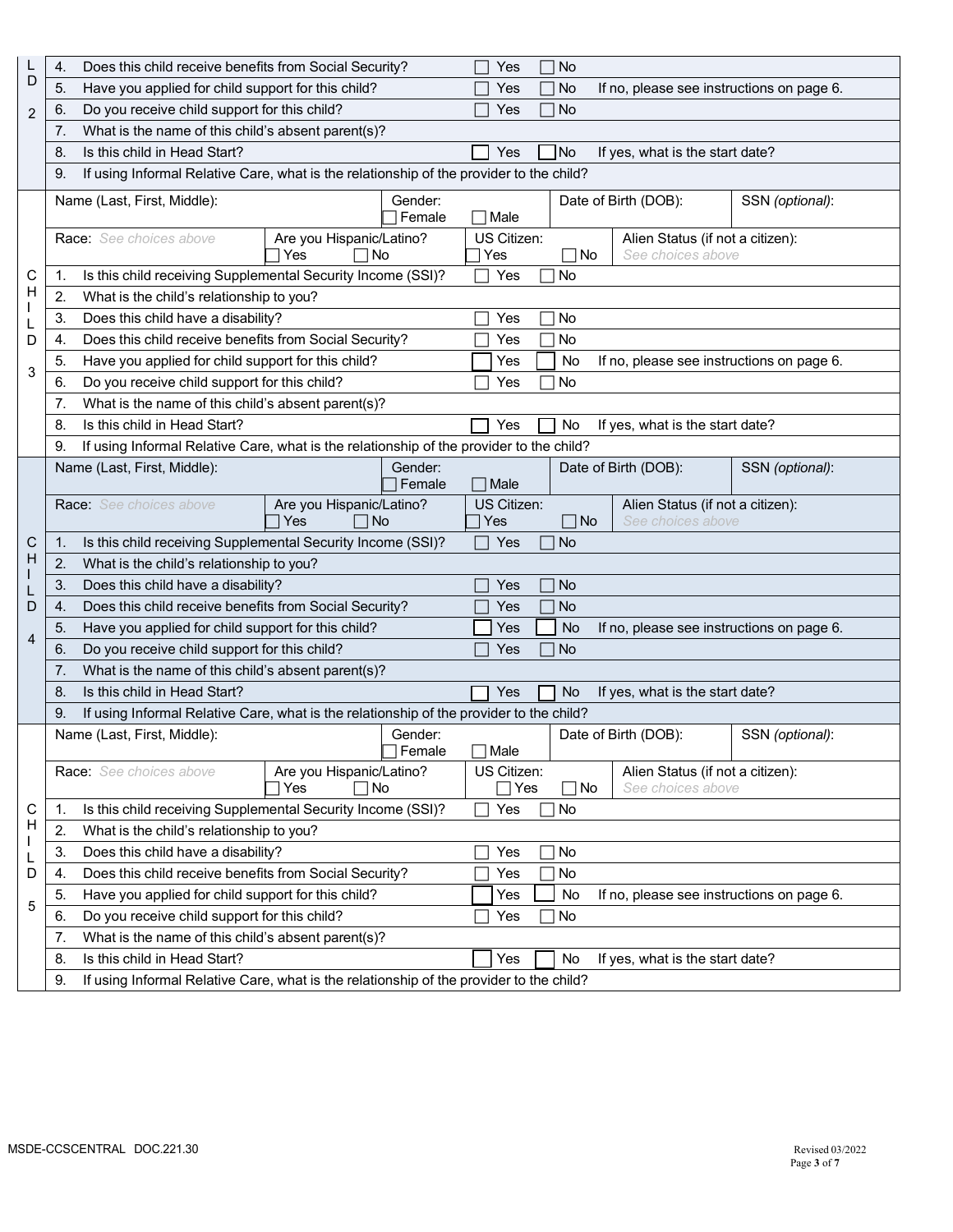|                  | <b>Section 5</b><br><b>Other Household Members</b>                                                                                                                                                                                                                                                                                                                         |                                                                                   |                                                  |                                                                      |                                                                                          |                                                                                                                                          |  |                         |                                  |  |
|------------------|----------------------------------------------------------------------------------------------------------------------------------------------------------------------------------------------------------------------------------------------------------------------------------------------------------------------------------------------------------------------------|-----------------------------------------------------------------------------------|--------------------------------------------------|----------------------------------------------------------------------|------------------------------------------------------------------------------------------|------------------------------------------------------------------------------------------------------------------------------------------|--|-------------------------|----------------------------------|--|
|                  | Name (Last, First, Middle):                                                                                                                                                                                                                                                                                                                                                |                                                                                   | Gender:<br>Female                                | $\Box$ Male                                                          | Date of Birth (DOB):<br>MM/DD/YYYY                                                       |                                                                                                                                          |  |                         | SSN (optional):                  |  |
| HOUSEHOLD MEMBER | Race: See choices below<br>Are you Hispanic/Latino?<br>US Citizen:<br>Yes<br><b>No</b><br>Yes<br> No                                                                                                                                                                                                                                                                       |                                                                                   |                                                  |                                                                      |                                                                                          | Alien Status (if not a citizen):<br>See choices below                                                                                    |  |                         |                                  |  |
|                  | American Indian or<br><b>Choices for</b><br><b>Permanent Resident</b><br><b>Choices for</b><br>Alaskan Native<br>Race:<br><b>Alien Status:</b><br>Asylee<br>Asian<br><b>Alien Granted Conditional</b><br><b>Black or African American</b><br>Entry<br>Native Hawaiian or<br>Parolee (1 yr. or more)<br>Pacific Islander<br>Alien Whose Deportation<br>White<br>is Withheld |                                                                                   |                                                  |                                                                      |                                                                                          | Refugee<br><b>Battered Alien Spouse,</b><br>Child or Parent of Child<br>Undocumented<br>Child of Lawfully Admitted<br>$\bullet$<br>Alien |  |                         |                                  |  |
|                  | Are you Active Military Status?<br>Yes<br>lNo                                                                                                                                                                                                                                                                                                                              | Primary Language:                                                                 |                                                  | Relationship to Applicant: See choices below                         |                                                                                          |                                                                                                                                          |  |                         |                                  |  |
|                  | <b>Adopted Child</b><br><b>Choices for</b><br><b>Biological Child</b><br>Relationshipto<br>Sibling<br><b>Applicant:</b><br><b>Stepchild</b>                                                                                                                                                                                                                                |                                                                                   | Cousin<br>Niece/Nephew                           | <b>Foster Care Child</b><br>Grand/Great Grandchild                   |                                                                                          |                                                                                                                                          |  | Ward<br>Other (Related) | Other (Not Related)              |  |
|                  | Does household member have an activity that makes them unavailable to care for the child?                                                                                                                                                                                                                                                                                  |                                                                                   |                                                  |                                                                      |                                                                                          |                                                                                                                                          |  | Yes                     | No                               |  |
|                  | Does household member have earned or unearned income?                                                                                                                                                                                                                                                                                                                      |                                                                                   |                                                  |                                                                      |                                                                                          |                                                                                                                                          |  | Yes                     | No                               |  |
|                  | З.<br>Is there a circumstance that makes the household member unable to care for the child?                                                                                                                                                                                                                                                                                |                                                                                   |                                                  |                                                                      |                                                                                          |                                                                                                                                          |  | Yes                     | 1 No                             |  |
| $\sim$           | Vame (Last, First, Middle):                                                                                                                                                                                                                                                                                                                                                |                                                                                   | Gender:<br>Female                                | Date of Birth (DOB):<br>MM/DD/YYYY<br>Male                           |                                                                                          |                                                                                                                                          |  | SSN (optional):         |                                  |  |
| <b>MEMBER</b>    | Are you Hispanic/Latino?<br>Race: See choices above<br>TYes<br><b>TNo</b>                                                                                                                                                                                                                                                                                                  |                                                                                   |                                                  |                                                                      | US Citizen:<br>Alien Status (if not a citizen):<br>See choices above<br>Yes<br><b>No</b> |                                                                                                                                          |  |                         |                                  |  |
|                  | Are you Active Military Status?<br>Primary Language:<br>Relationship to Applicant: See choices above<br>Yes<br>∣No                                                                                                                                                                                                                                                         |                                                                                   |                                                  |                                                                      |                                                                                          |                                                                                                                                          |  |                         |                                  |  |
|                  | Does household member have an activity that makes them unavailable to care for the child?<br>1.                                                                                                                                                                                                                                                                            |                                                                                   |                                                  |                                                                      |                                                                                          |                                                                                                                                          |  | Yes                     | <b>No</b>                        |  |
|                  | $\overline{2}$ .<br>Does household member have earned or unearned income?                                                                                                                                                                                                                                                                                                  |                                                                                   |                                                  |                                                                      |                                                                                          |                                                                                                                                          |  | Yes                     | <b>No</b>                        |  |
| HOUSEHOLD        | 3.<br>Is there a circumstance that makes the household member unable to care for the child?<br><b>No</b><br>Yes                                                                                                                                                                                                                                                            |                                                                                   |                                                  |                                                                      |                                                                                          |                                                                                                                                          |  |                         |                                  |  |
| ო                | Name (Last, First, Middle):                                                                                                                                                                                                                                                                                                                                                | Gender:<br>Female                                                                 | Date of Birth (DOB):<br><i>MM/DD/YYY</i><br>Male |                                                                      |                                                                                          | SSN (optional):                                                                                                                          |  |                         |                                  |  |
|                  | <b>Race:</b> See choices above                                                                                                                                                                                                                                                                                                                                             | Are you Hispanic/Latino?<br>l Yes<br> No                                          |                                                  | US Citizen:<br>Yes                                                   | No                                                                                       | See choices above                                                                                                                        |  |                         | Alien Status (if not a citizen): |  |
| HOUSEHOLD MEMBER | Are you Active Military Status?<br>Relationship to Applicant: See choices above<br>Primary Language:<br>Yes<br>lNo                                                                                                                                                                                                                                                         |                                                                                   |                                                  |                                                                      |                                                                                          |                                                                                                                                          |  |                         |                                  |  |
|                  | Does household member have an activity that makes them unavailable to care for the child?                                                                                                                                                                                                                                                                                  |                                                                                   |                                                  |                                                                      |                                                                                          |                                                                                                                                          |  | Yes                     | No                               |  |
|                  | Does household member have earned or unearned income?                                                                                                                                                                                                                                                                                                                      |                                                                                   |                                                  |                                                                      |                                                                                          |                                                                                                                                          |  | Yes                     | lNo                              |  |
|                  | 3.<br>Is there a circumstance that makes the household member unable to care for the child?                                                                                                                                                                                                                                                                                |                                                                                   |                                                  |                                                                      |                                                                                          |                                                                                                                                          |  | $\bigsqcup$ Yes         | $\Box$ No                        |  |
| 4                | Name (Last, First, Middle):                                                                                                                                                                                                                                                                                                                                                |                                                                                   | Gender:<br>Female                                | Date of Birth (DOB):<br>SSN (optional):<br>$\Box$ Male<br>MM/DD/YYYY |                                                                                          |                                                                                                                                          |  |                         |                                  |  |
| HOUSEHOLD MEMBER | Race: See choices above                                                                                                                                                                                                                                                                                                                                                    | US Citizen:<br>Alien Status (if not a citizen):<br>See choices above<br>Yes<br>No |                                                  |                                                                      |                                                                                          |                                                                                                                                          |  |                         |                                  |  |
|                  | Relationship to Applicant: See choices above<br>Are you Active Military Status?<br>Primary Language:<br>∩ No<br>Yes                                                                                                                                                                                                                                                        |                                                                                   |                                                  |                                                                      |                                                                                          |                                                                                                                                          |  |                         |                                  |  |
|                  | 1.<br>Does household member have an activity that makes them unavailable to care for the child?                                                                                                                                                                                                                                                                            |                                                                                   |                                                  |                                                                      |                                                                                          |                                                                                                                                          |  | Yes                     | ∏ No                             |  |
|                  | 2.<br>Does household member have earned or unearned income?                                                                                                                                                                                                                                                                                                                |                                                                                   |                                                  |                                                                      |                                                                                          |                                                                                                                                          |  | Yes                     | ∏ No                             |  |
|                  | 3.<br>Is there a circumstance that makes the household member unable to care for the child?                                                                                                                                                                                                                                                                                |                                                                                   |                                                  |                                                                      |                                                                                          |                                                                                                                                          |  | Yes                     | ∣No                              |  |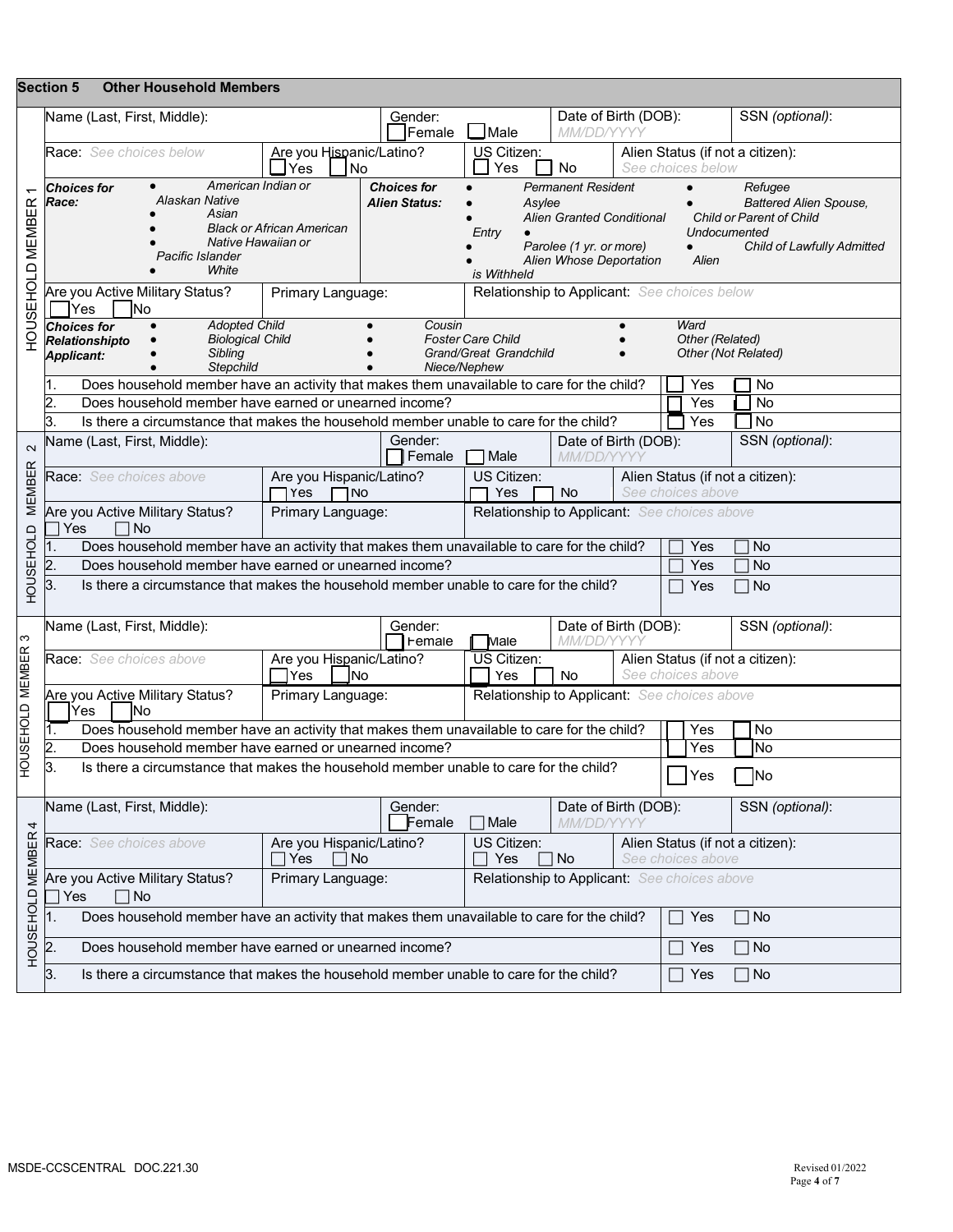|                            | <b>Section 6</b>                                                                                                                                                                                                                                                                                                       | <b>Activity Information</b>                                                     |                                                                                           |         |                                                            |                                                                                                                             |                                         |          |  |
|----------------------------|------------------------------------------------------------------------------------------------------------------------------------------------------------------------------------------------------------------------------------------------------------------------------------------------------------------------|---------------------------------------------------------------------------------|-------------------------------------------------------------------------------------------|---------|------------------------------------------------------------|-----------------------------------------------------------------------------------------------------------------------------|-----------------------------------------|----------|--|
|                            |                                                                                                                                                                                                                                                                                                                        |                                                                                 | Applicant/Household Member Name (from Section 2 or 5):                                    |         |                                                            |                                                                                                                             | <b>Activity Type:</b> See choices below |          |  |
| A<br>C<br>Τ                | <b>Choices for</b><br><b>Activity Type:</b>                                                                                                                                                                                                                                                                            |                                                                                 | Job Search<br><b>Community Service</b><br>Education                                       |         | Employment<br>Training<br>FIA Personal Responsibility Plan |                                                                                                                             |                                         |          |  |
| $\sf V$                    |                                                                                                                                                                                                                                                                                                                        | Name of Organization:                                                           |                                                                                           |         |                                                            | Organization Phone Number:                                                                                                  |                                         |          |  |
| T<br>$\mathsf T$           |                                                                                                                                                                                                                                                                                                                        | <b>Organization Address:</b>                                                    | <b>Street</b>                                                                             |         | City                                                       | <b>State</b>                                                                                                                | Zip Code                                |          |  |
| Υ<br>1                     |                                                                                                                                                                                                                                                                                                                        | If you do not have a standard activity<br>schedule, enter total hours per week: |                                                                                           |         | to activity (to and from):                                 | Enter daily commute time from provider                                                                                      |                                         |          |  |
|                            | Activity                                                                                                                                                                                                                                                                                                               | Sunday                                                                          | Monday                                                                                    | Tuesday | Wednesday                                                  | Thursday                                                                                                                    | Friday                                  | Saturday |  |
|                            | Hours                                                                                                                                                                                                                                                                                                                  | Τo                                                                              | to                                                                                        | to      | to                                                         | to                                                                                                                          | to                                      | to       |  |
| A                          |                                                                                                                                                                                                                                                                                                                        |                                                                                 | Applicant/Household Member Name (from Section 2 or 5):                                    |         |                                                            | Activity Type: See choices above                                                                                            |                                         |          |  |
| $\mathsf C$<br>$\mathsf T$ |                                                                                                                                                                                                                                                                                                                        | Name of Organization:                                                           |                                                                                           |         |                                                            | Organization Phone Number:                                                                                                  |                                         |          |  |
| V                          |                                                                                                                                                                                                                                                                                                                        | <b>Organization Address:</b>                                                    | <b>Street</b>                                                                             |         | City                                                       | <b>State</b>                                                                                                                | Zip Code                                |          |  |
| Τ<br>Y                     | If you don't have a standard activity<br>schedule, enter total hours per week:                                                                                                                                                                                                                                         |                                                                                 |                                                                                           |         |                                                            | Enter daily commute time from provider<br>to activity (to and from):                                                        |                                         |          |  |
| $\overline{2}$             | Activity                                                                                                                                                                                                                                                                                                               | Sunday                                                                          | Monday                                                                                    | Tuesday | Wednesday                                                  | Thursday                                                                                                                    | Friday                                  | Saturday |  |
|                            | <b>Hours</b>                                                                                                                                                                                                                                                                                                           | Тo                                                                              | to                                                                                        | to      | to                                                         | to                                                                                                                          | to                                      | to       |  |
| A<br>C                     | Applicant/Household Member Name (from Section 2 or 5):<br>Activity Type: See choices above                                                                                                                                                                                                                             |                                                                                 |                                                                                           |         |                                                            |                                                                                                                             |                                         |          |  |
| $\mathsf{T}$<br>T          | Name of Organization:                                                                                                                                                                                                                                                                                                  |                                                                                 |                                                                                           |         |                                                            | Organization Phone Number:                                                                                                  |                                         |          |  |
| V                          |                                                                                                                                                                                                                                                                                                                        | <b>Organization Address:</b>                                                    | <b>Street</b>                                                                             |         | City                                                       | <b>State</b>                                                                                                                | Zip Code                                |          |  |
| Τ<br>Y                     | If you do not have a standard activity<br>schedule, enter total hours per week:                                                                                                                                                                                                                                        |                                                                                 |                                                                                           |         |                                                            | Enter daily commute time from provider<br>to activity (to and from):                                                        |                                         |          |  |
| 3                          | Activity                                                                                                                                                                                                                                                                                                               | Sunday                                                                          | Monday                                                                                    | Tuesday | Wednesday                                                  | Thursday                                                                                                                    | Friday                                  | Saturday |  |
|                            | Hours                                                                                                                                                                                                                                                                                                                  | Τo                                                                              | ŤΟ                                                                                        | to      | to                                                         | to                                                                                                                          | to                                      | İΟ       |  |
|                            | For all activities that are "Employment," you must attach a letter from the employer on company letterhead verifying work hours.<br>For all activities that are "Education" or "Training," you must attach a copy of the current school/training schedule on school<br>letterhead to verify days and hours of classes. |                                                                                 |                                                                                           |         |                                                            |                                                                                                                             |                                         |          |  |
|                            | <b>Section 7</b>                                                                                                                                                                                                                                                                                                       | <b>Child Care Schedule</b>                                                      |                                                                                           |         |                                                            |                                                                                                                             |                                         |          |  |
|                            |                                                                                                                                                                                                                                                                                                                        |                                                                                 |                                                                                           |         |                                                            | School Aged Children: If care schedule is not provided, the child will be issued a one unit scholarship (15 hours per week) |                                         |          |  |
|                            |                                                                                                                                                                                                                                                                                                                        |                                                                                 | If you do not have a standard child care schedule, enter total hours per week:            |         |                                                            |                                                                                                                             |                                         |          |  |
|                            |                                                                                                                                                                                                                                                                                                                        |                                                                                 | What are the specific days and hours you need child care each day based on your activity? |         |                                                            |                                                                                                                             |                                         |          |  |
|                            | Child                                                                                                                                                                                                                                                                                                                  | Sunday                                                                          | Monday                                                                                    | Tuesday | Wednesday                                                  | Thursday                                                                                                                    | Friday                                  | Saturday |  |
|                            | One                                                                                                                                                                                                                                                                                                                    | To                                                                              | to                                                                                        | to      | to                                                         | to                                                                                                                          | to                                      | to       |  |
|                            |                                                                                                                                                                                                                                                                                                                        |                                                                                 | If you do not have a standard child care schedule, enter total hours per week:            |         |                                                            |                                                                                                                             |                                         |          |  |
|                            | What are the specific days and hours you need child care each day based on your activity?                                                                                                                                                                                                                              |                                                                                 |                                                                                           |         |                                                            |                                                                                                                             |                                         |          |  |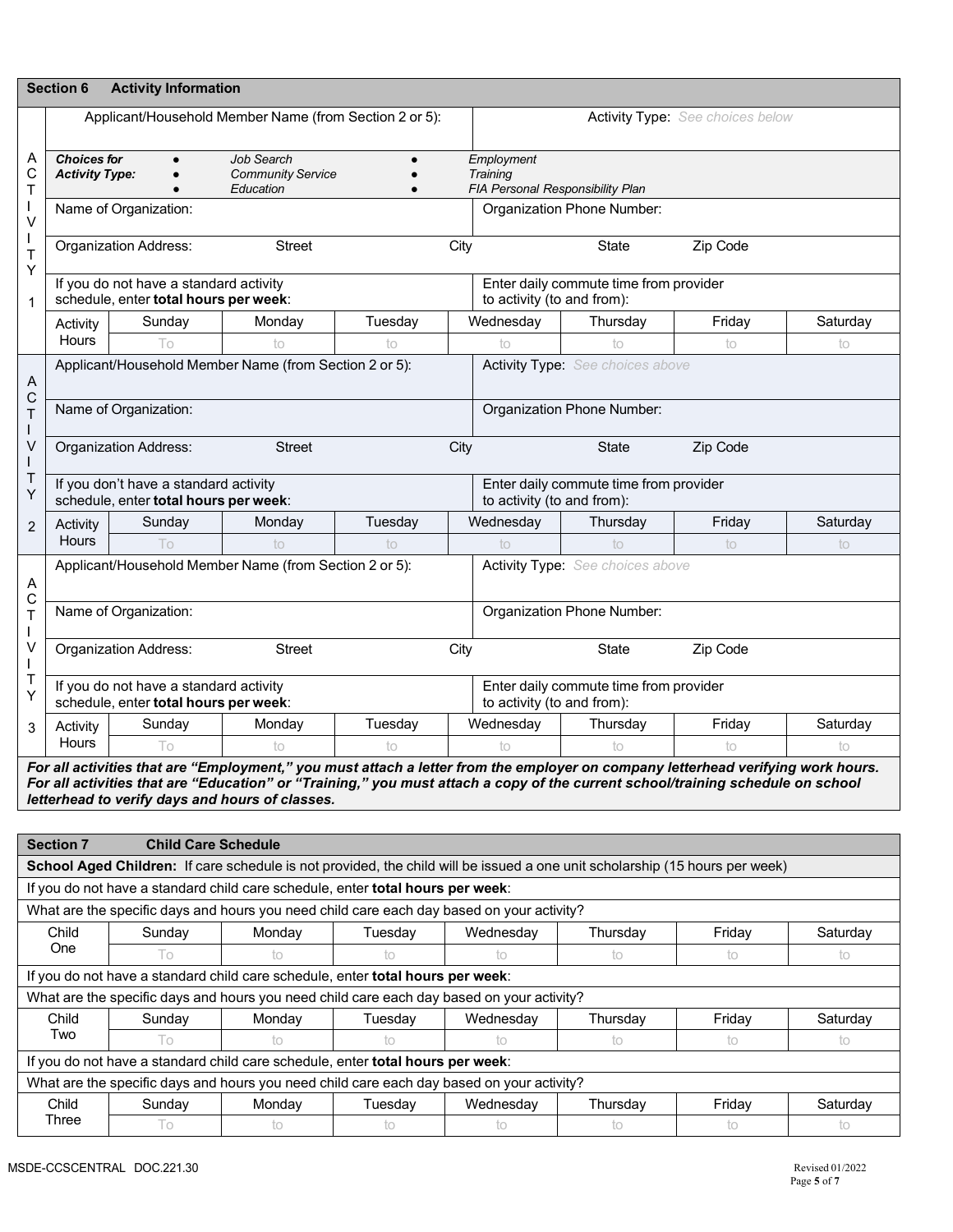|                                  | <b>Section 8</b><br><b>Income Information</b>                                                                                                                               |                                                                                                                                                                  |  |  |  |  |  |  |  |
|----------------------------------|-----------------------------------------------------------------------------------------------------------------------------------------------------------------------------|------------------------------------------------------------------------------------------------------------------------------------------------------------------|--|--|--|--|--|--|--|
|                                  | Name of Household Member with Income:                                                                                                                                       | Type of Income: See choices below                                                                                                                                |  |  |  |  |  |  |  |
| $\mathbf{I}$<br>N<br>С<br>O<br>M | Choices for<br>Alimony<br>Type of Income:<br><b>Armed Services Pay</b><br>Child Support - Court Ordered<br>Child Support - Voluntary<br><b>SS Benefits</b>                  | SSI<br>Veterans Assistance/Benefit<br>Self-Employment Gross<br>Wage/Salary<br><b>Workers Compensation</b><br>TCA<br>Tips/Commission Pay<br>Other<br>Unemployment |  |  |  |  |  |  |  |
| E                                | How often does Household Member receive the income?                                                                                                                         | Gross income each time Household Member is paid (\$):                                                                                                            |  |  |  |  |  |  |  |
| 1                                | If the income is Child Support, what is the name of the absent parent paying it?                                                                                            |                                                                                                                                                                  |  |  |  |  |  |  |  |
| N                                | Name of Household Member with Income:                                                                                                                                       | Type of Income: See choices above                                                                                                                                |  |  |  |  |  |  |  |
| С<br>O                           | How often does Household Member receive the income?                                                                                                                         | Gross income on Household Member pay stub (\$):                                                                                                                  |  |  |  |  |  |  |  |
| M<br>Ε<br>$\overline{2}$         | If the income is Child Support, what is the name of the absent parent paying it?                                                                                            |                                                                                                                                                                  |  |  |  |  |  |  |  |
| N                                | Name of Household Member with Income:                                                                                                                                       | Type of Income: See choices above                                                                                                                                |  |  |  |  |  |  |  |
| С<br>O                           | How often does Household Member receive the income?                                                                                                                         | Gross income each time Household Member is paid (\$):                                                                                                            |  |  |  |  |  |  |  |
| M<br>E<br>3                      | If the income is Child Support, what is the name of the absent parent paying it?                                                                                            |                                                                                                                                                                  |  |  |  |  |  |  |  |
| N                                | Name of Household Member with Income:                                                                                                                                       | Type of Income: See choices above                                                                                                                                |  |  |  |  |  |  |  |
| C<br>O                           | How often does Household Member receive the income?                                                                                                                         | Gross income each time Household Member is paid (\$):                                                                                                            |  |  |  |  |  |  |  |
| M<br>Ε<br>4                      | If the income is Child Support, what is the name of the absent parent paying it?                                                                                            |                                                                                                                                                                  |  |  |  |  |  |  |  |
|                                  | Attach proof of last 4 weeks of all income for: applicant, spouse, other parent in home, parents of minor parent, adult, and spouse with physical custody<br>ofminor child. |                                                                                                                                                                  |  |  |  |  |  |  |  |